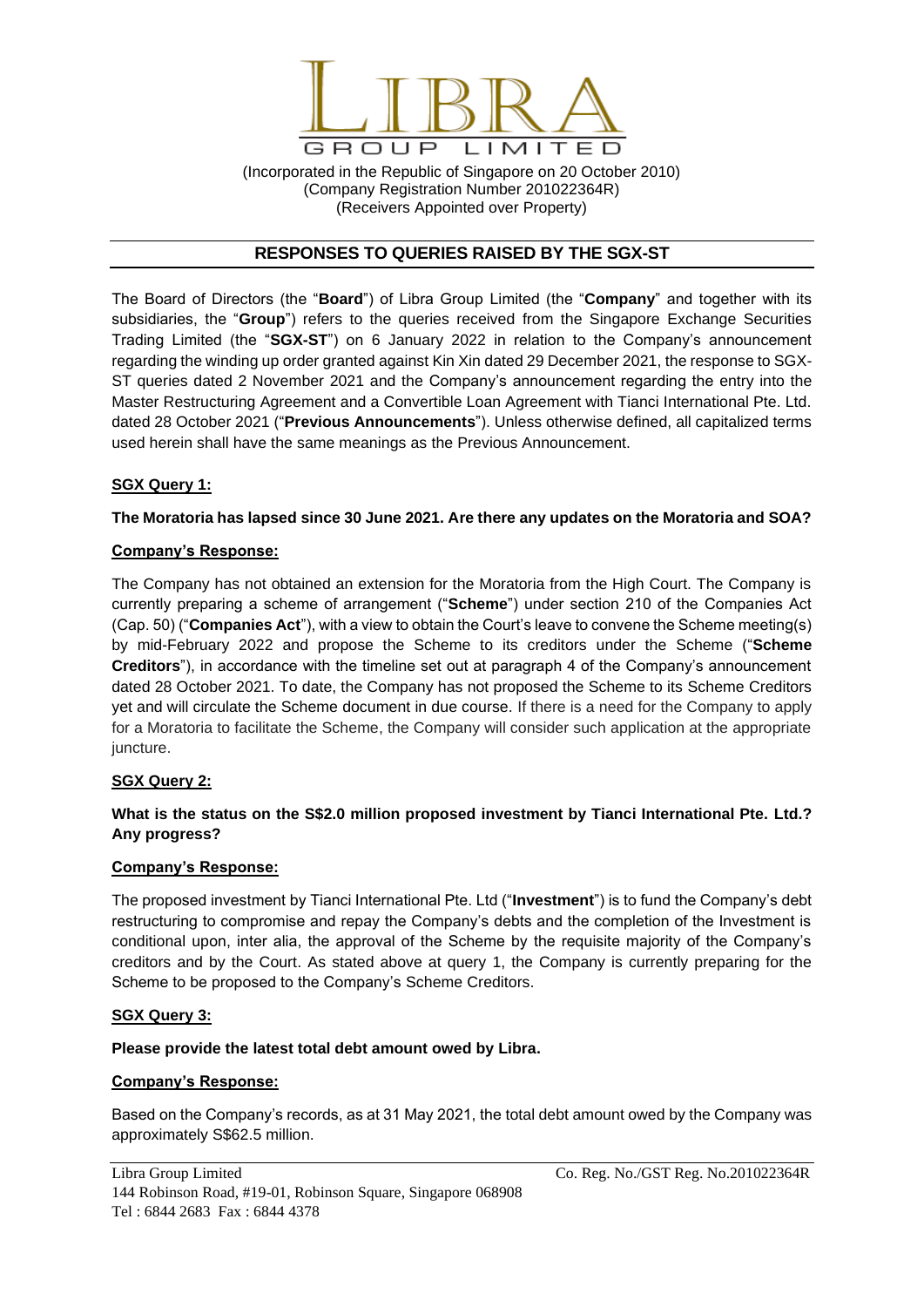# **SGX Query 4:**

**It was previously announced that only S\$1.0 million of the S\$2.0 million Investment will be paid to the Scheme Creditors. Is this S\$1.0 million sufficient to settle all the debts owed by Libra? Otherwise, what are the Company's plans to settle the debts?**

## **Company's Response:**

The Company proposes to compromise, discharge and settle all unsecured debts in return for the payment of S\$1.0 million under the Scheme. The remaining S\$1.0 million will be used to discharge and settle (i) the debts owed to the Company's preferential creditors, (ii) the restructuring expenses excluded from the Scheme and (iii) temporary financing obtained from the Tianci International Pte. Ltd. In the event the Scheme is approved by the requisite majority of the Company's Scheme Creditors and by the Court, the Investment will be sufficient to settle all the debts owed by the Company.

# **SGX Query 5:**

## **We have yet to receive any extension application or update from the Company to comply with Catalist Rule 1304. What are the Company's plans?**

### **Company's Response:**

The Company has prepared a draft application for an extension of time to submit the resumption of trading proposal. Pending the concurrence of the Sponsor, the application will be submitted to the SGX-ST.

### **SGX Query 6:**

**Why did the Company only announce the liquidation of Kin Xin on 29 Dec 2021 when it was granted a winding-up order by the Singapore Court on 10 Dec 2021?**

### **Company's Response:**

The Company did not receive the winding up papers at its registered address. The winding up papers were sent by post to the Company's Chief Executive Officer ("**CEO**"), and were only retrieved from the mailbox on 29 December 2021.

### **SGX Query 7:**

**With the liquidation of Kin Xin (being the only operating subsidiary left), is Libra considered a "cash company" pursuant to Catalist Rule 1017? Please provide the Board's and Sponsor's assessment and justifications.**

### **Company's Response:**

As announced by the Company on 26 November 2021, the Company has incorporated a new whollyowned subsidiary, C & E Pioneer Trading Pte. Ltd. ("**CEPT**"), on 24 November 2021 to further the Group's current principal line of business as a service provider in the Singapore construction industry. CEPT's principal activities are the business of supplying building materials and supplies. CEPT has entered into agreements to supply building materials and supplies ("**Materials**") to various customers on quantities and prices of the Materials to be agreed.

Based on the above, the Company is of the view that it is a not Cash Company pursuant to Rule 1017.

The Sponsor is assessing the applicability of Catalist Rule 1017 and will update the SGX RegCo on its views in due course upon the receipt of further supporting information from the Company, including but not limited to, management accounts of the new subsidiary.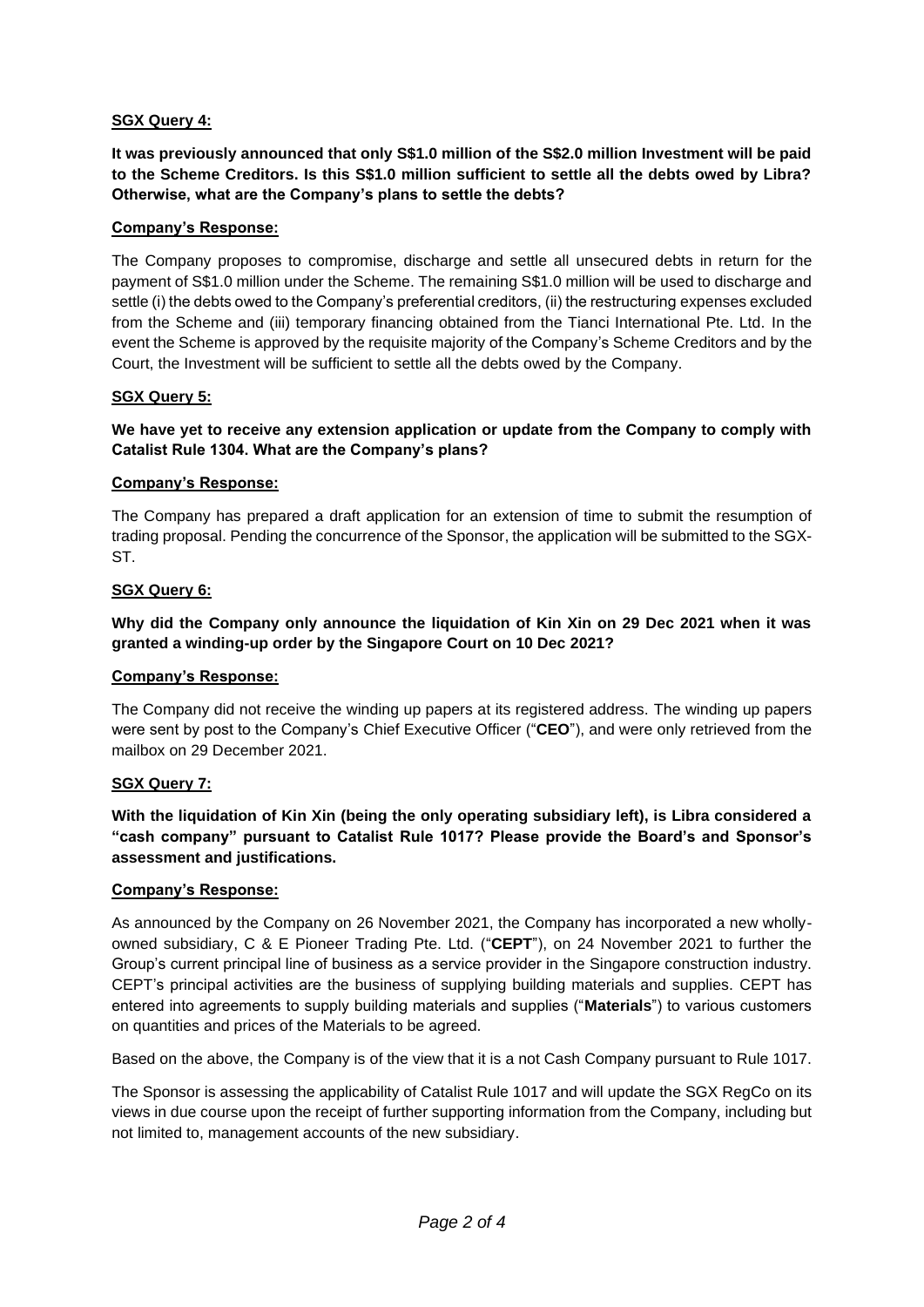# **SGX Query 8:**

**What other operations does the Company have currently? Currently, the Company only has 2 directors left. Are there any staff left in the Company, especially its finance department? Who is running the Company currently?** 

#### **Company's Response:**

The Company is an investment holding company. As stated above at query 7, the Company has incorporated CEPT, which is in the business of supplying building materials and supplies in the Singapore construction industry. CEPT's director is the Company's CEO. To-date, apart from the 2 directors of the Company, the Company has 2 current employees working on a part-time basis in its finance department to prepare and collate the financial information of the Group and to assist with the Company's debt restructuring.

#### **SGX Query 9:**

## **What is the status of Libra's scheme of arrangement ('SOA")? Is there an expiry date for the SOA? Please provide updates on the Company's progress in its talks with its Scheme Creditors.**

#### **Company's Response:**

As stated above at queries 1 and 2, the Company is currently preparing the Scheme to be proposed to the Company's Scheme Creditors, with a view to obtain the Court's leave to convene the Scheme meeting(s) by mid-February 2022, in accordance with the timeline set out at paragraph 4 of the Company's announcement dated 28 October 2021. The Company has not proposed the Scheme to its Scheme Creditors yet and will circulate the Scheme document in due course.

#### **SGX Query 10:**

## **Please provide an update on the Company's breaches of Catalist Rules. What are the Company's plans to rectify all the outstanding listing rules?**

#### **Company's Response:**

The Company has provided a letter of undertaking to its Sponsor and the SGX-ST ("**Letter of Undertaking**") that should the Investment materialise, the Company will work towards rectifying all past/ongoing breaches. Based on the Letter of Undertaking, the Company is not in compliance with Rules 705(3)(b)(ii), 705(1), 707(1), 711A, 704(7) and 1304 of the Catalist Rules.

In relation to Rule 704(7), following the completion of the Investment and successful implementation of the Scheme, the Company will be seeking to appoint new independent directors to satisfy the minimum number of directors to be appointed to the audit committee.

In relation to Rule 1304, as stated above at query 5, the Company has prepared an application for an extension of time to submit the resumption of trading proposal, which will be submitted to the SGX-ST pending the concurrence of the Sponsor.

**Shareholders and potential investors of the Company are advised to read this announcement and any further announcements made by the Company carefully. Shareholders and potential investors of the Company are advised to refrain from taking any action with respect to their securities in the Company which may be prejudicial to their interests, and to exercise caution when dealing in the securities of the Company. Shareholders and potential investors of the Company should consult their stockbrokers, bank managers, solicitors or other professional advisers if they have any doubt about the actions they should take.**